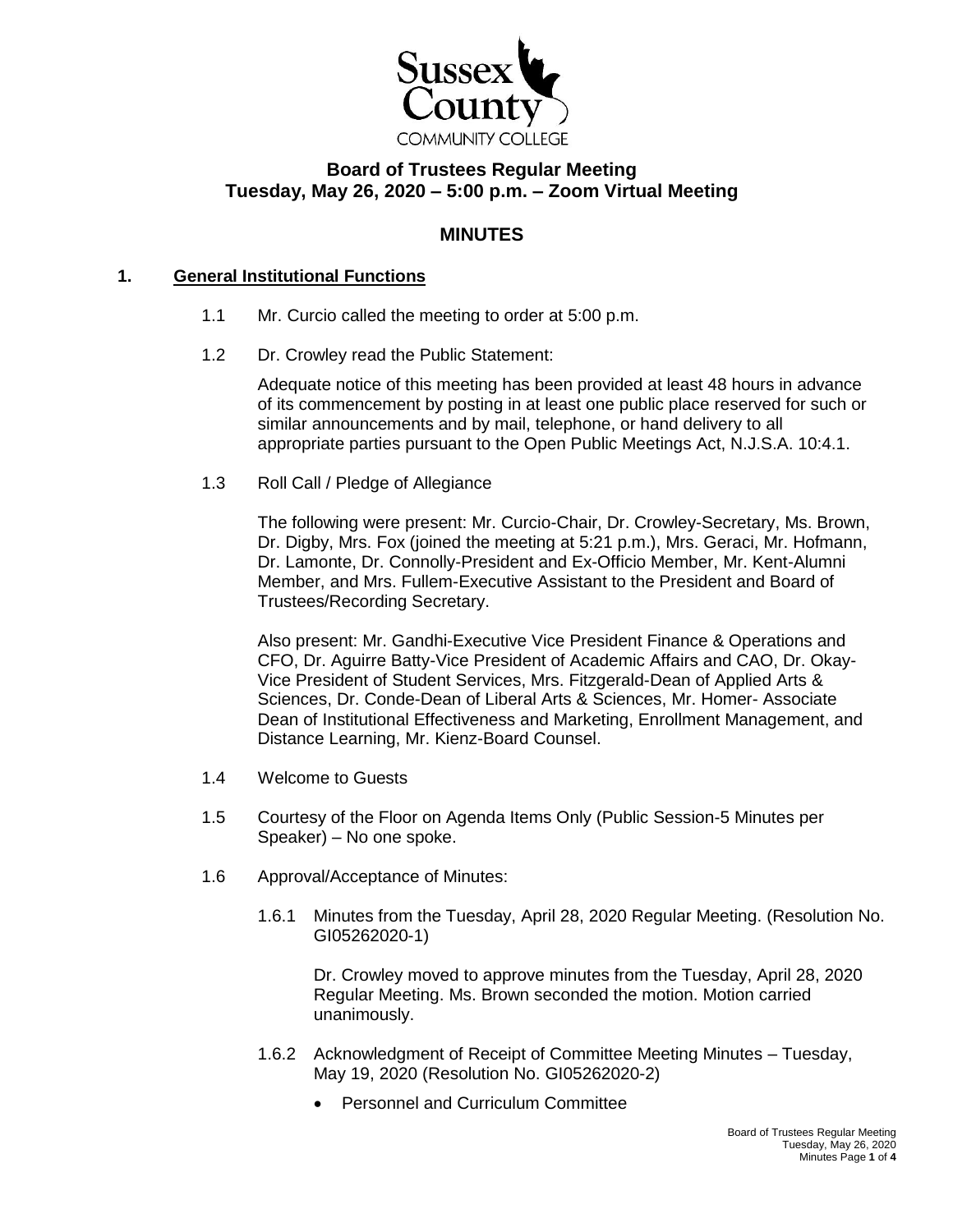- Audit and Policy Committee
- Finance and Facilities Committee

Ms. Brown moved to acknowledge receipt of committee meeting minutes, as noted above. Dr. Crowley seconded the motion. Motion carried unanimously.

#### **2. Consent Agenda – ACTION/RC**

The President recommends items 2.1 - 2.5 for Board approval, as brought forth after discussion and review by Board Committees:

- 2.1 Approval of Personnel Items
	- 2.1.1 Monthly Personnel Actions (Resolution No. P05262020-1)
	- 2.1.2 FY 2020-2021 Full-Time Faculty and Staff Reappointments and Salaries (Resolution No. P05262020-2)
- 2.2 Approval of Curriculum Items None this month.
- 2.3 Approval of Policy Items
	- 2.3.1 Policy No. 200.3 Code of Ethics Pertaining to Conflicts of Interest for College Employees. This policy has been revised after 3-year review. (Resolution No. AP05262020-1)
	- 2.3.2 Policies Completing 3-Year Review. (Resolution No. AP05262020-2)
		- No. 200.15 Attendance.
		- No. 200.16 Attendance Reporting.
		- No. 200.17 Access to Personnel Files.
- 2.4 Approval of Finance Items
	- 2.4.1 Contract with Deborah Sontupe dba Match Nonprofit Consulting, with Initial Contract Up to Six Months, with an Option to Extend Up to Six Months, in the Amount of \$4,250/Month Plus Reimbursable Expenses. Board Designated Funds. (Resolution No. F05262020-1)
	- 2.4.2 CDW Quote for SAN Maintenance Agreement. Term: 6/1/2020 5/31/2023.

\$29,472.76 Year 1 \$29,637.36 Year 2 \$29,637.36 Year 3 \$88,747.48 3 Year Commitment

(SAN stores student records, emails, operating systems, network shares, faculty, and staff files.) NJ State Approved Cooperative Contract. OPEX Funded. (Resolution No. F05262020-2)

- 2.4.3 Digger Truck Purchase in the Amount of \$25,000 CAPEX 10 Funded. (Resolution No. F05262020-3)
- 2.4.4 April, 2020 Purchases Over \$10k. (Resolution No. F05262020-4)
- 2.5 Approval of Facility Items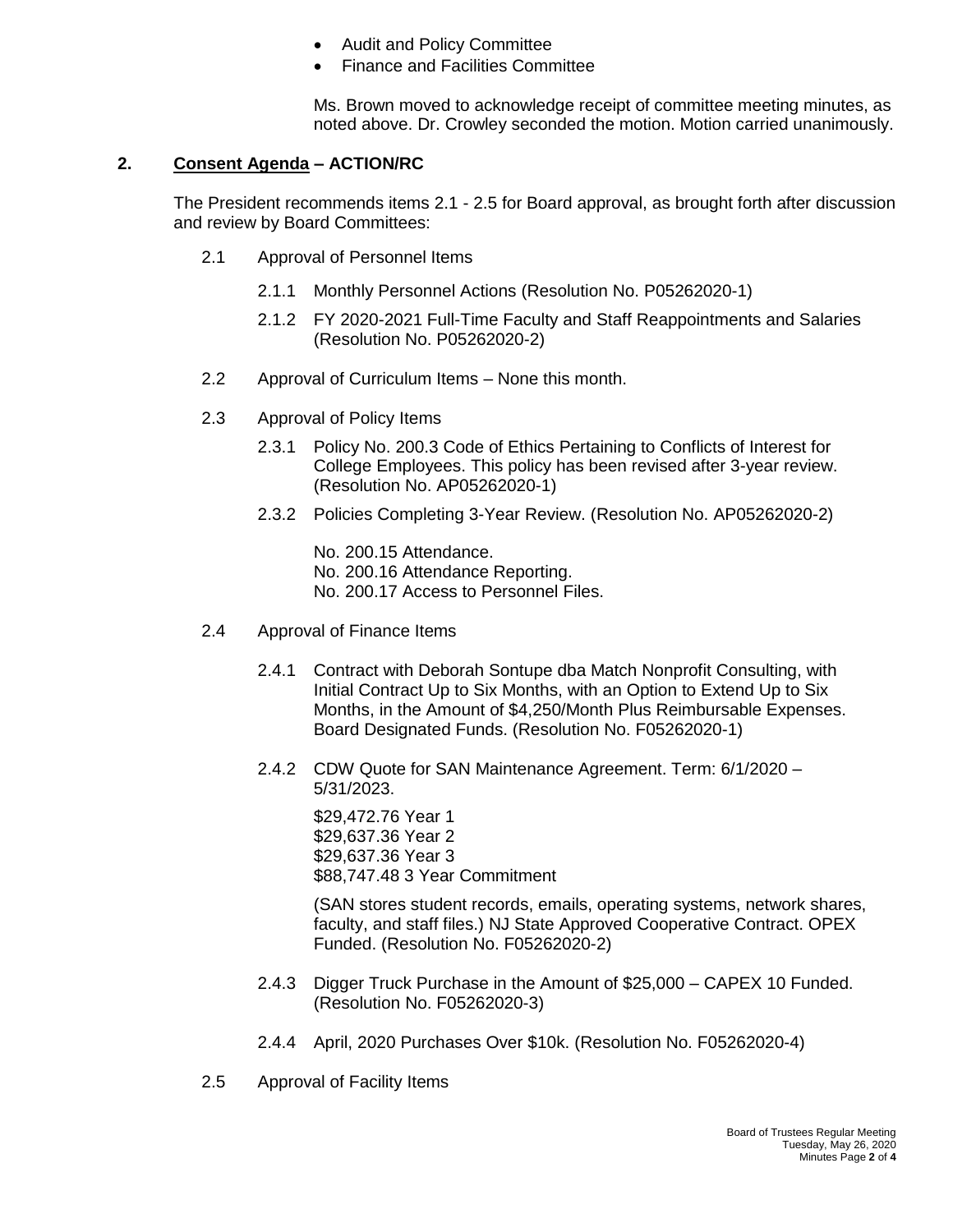2.5.1 Restroom Renovations – Chapter 12 Funded:

B Building, 2nd floor women's (Main entrance to the Administration Building)…\$ 30,000.00. (Resolution No. F05262020-5)

Remove and replace existing ceramic floor and wall tile with new. Replace existing plumbing fixtures with new. Replace toilet partitions with new. Patch and Paint walls and ceiling. Replace existing doors and hardware. Add new floor drain to make code compliant.

Dr. Crowley moved to approve Consent Agenda items. Mr. Hofmann seconded the motion.

Roll call vote: Ms. Brown, Dr. Crowley, Dr. Digby, Mrs. Geraci, Mr. Hofmann, Dr. Lamonte, and Mr. Curcio voted yes. Mrs. Fox was not yet in the meeting. Motion carried unanimously.

#### **3. Finance**

3.1 Recommendation: Acknowledgment of Receipt and Review of Financial Statements - April 30, 2020, Ten Months YTD, FYE June 30, 2020. (Resolution No. GI05262020-3)

Mr. Gandhi presented the financial statements, including April YTD FY20 Credit Hours, Income Statement, Major Revenue Variances to Budget and LYR, Revenue, Expenses, Major Revenue Variances to Budget and LYR, Operating Statement, Balance Sheet (assets and liabilities), Major Asset Variances to LYR, Three-Year Comparison, Current Assets, # of Month of OPEX Covered by Liquid Assets & Current Ratio, CAPEX Projects, and Headcount.

Ms. Brown moved to acknowledge receipt and review of Financial Statements, as noted above. Dr. Crowley seconded the motion.

Roll call vote: Ms. Brown, Dr. Crowley, Dr. Digby, Mrs. Geraci, Mr. Hofmann, Dr. Lamonte, and Mr. Curcio voted yes. Mrs. Fox was not yet in the meeting. Motion carried unanimously.

- **4. Reports** None this month.
- **5. Presentations** None this month.
- **6. Courtesy of the Floor on General Matters** (Public Session-5 Minutes per Speaker) No one spoke.

#### **7. Other Business**

#### **Discussion / Reports / Announcements:**

- 7.1 President's Report The President's Report is on file in the Office of the President.
- 7.2 Chair's Comments Mr. Curcio noted that this was Steve Kent's last meeting. He thanked him for his work with the Board and his survey.